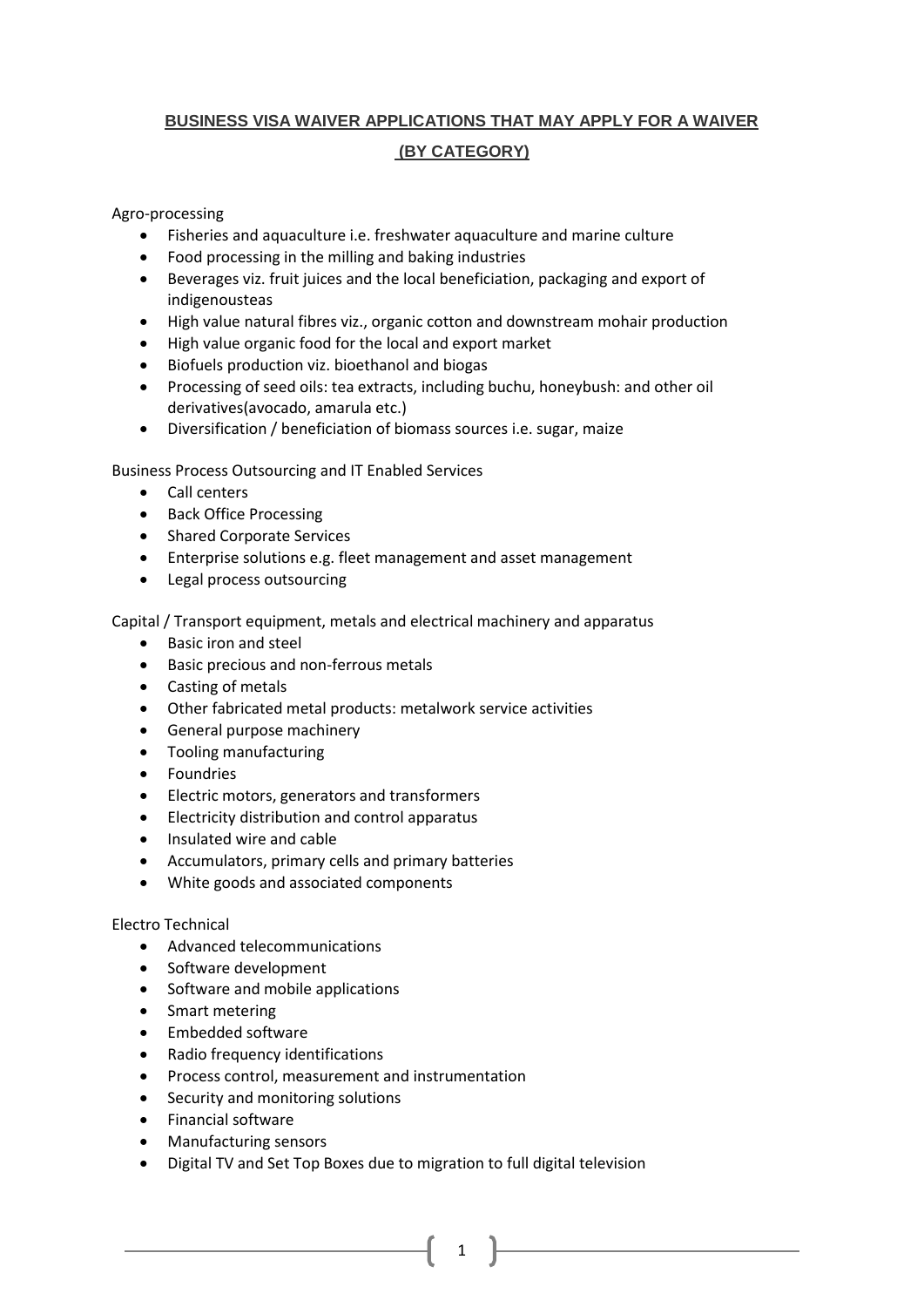Textile, Clothing and Leather

- Spinning, weaving and finishing of textiles
- Knitted and crocheted fabrics and articles
- Wearing apparel except fur apparel
- Dressing and dying of fur
- Leather skins and hides beneficiation
- Consumer goods
- White goods and associated components

### Boatbuilding

- Boatbuilding and associated services industry
- Engines and engine systems
- Marine equipment and accessories

### Pulp, paper and Furniture

- Manufacture of wood and products of wood and cork
- Manufacture of articles of straw and plaiting materials
- Manufacture of paper products: publishing, printing and reproduction
- Paper and paper products and furniture

### Automotives and Components

- Engines, radiators, filters and components thereof
- Air conditioners / climate control systems
- Alarms and Tracking devices
- Axles, transmission shafts
- Body parts and panels
- Catalytic converters, silencers and exhaust systems and components
- Seats and parts thereof, seatbelts, leather covers
- Suspension and shock absorbers, springs and parts thereof
- Steering wheels, columns and boxes
- Ignition, starting equipment, gauges and instrument parts
- Lighting equipment
- Wiring harnesses, instrument panels vehicle interiors, electronic drive train components,
- Body parts

Green Economy Industries

- Power generation:
- Independent power generation, energy infrastructure and alternative energy
- Nuclear Build Programme i.e. joint ventures, consortiums and the establishment of new companies to grow South Africa's nuclear manufacturing capability and nuclear supply industry to supply into the nuclear build programme

Renewable Energy:

- Onshore wind power manufacture of turbines/blades
- Solar PV and Concentrated Solar Power manufacture/assembly
- Biomass
- Small hydro
- **•** Energy efficiency and energy saving industries
- Solar water heaters
- Waste Management and Recycling
- 2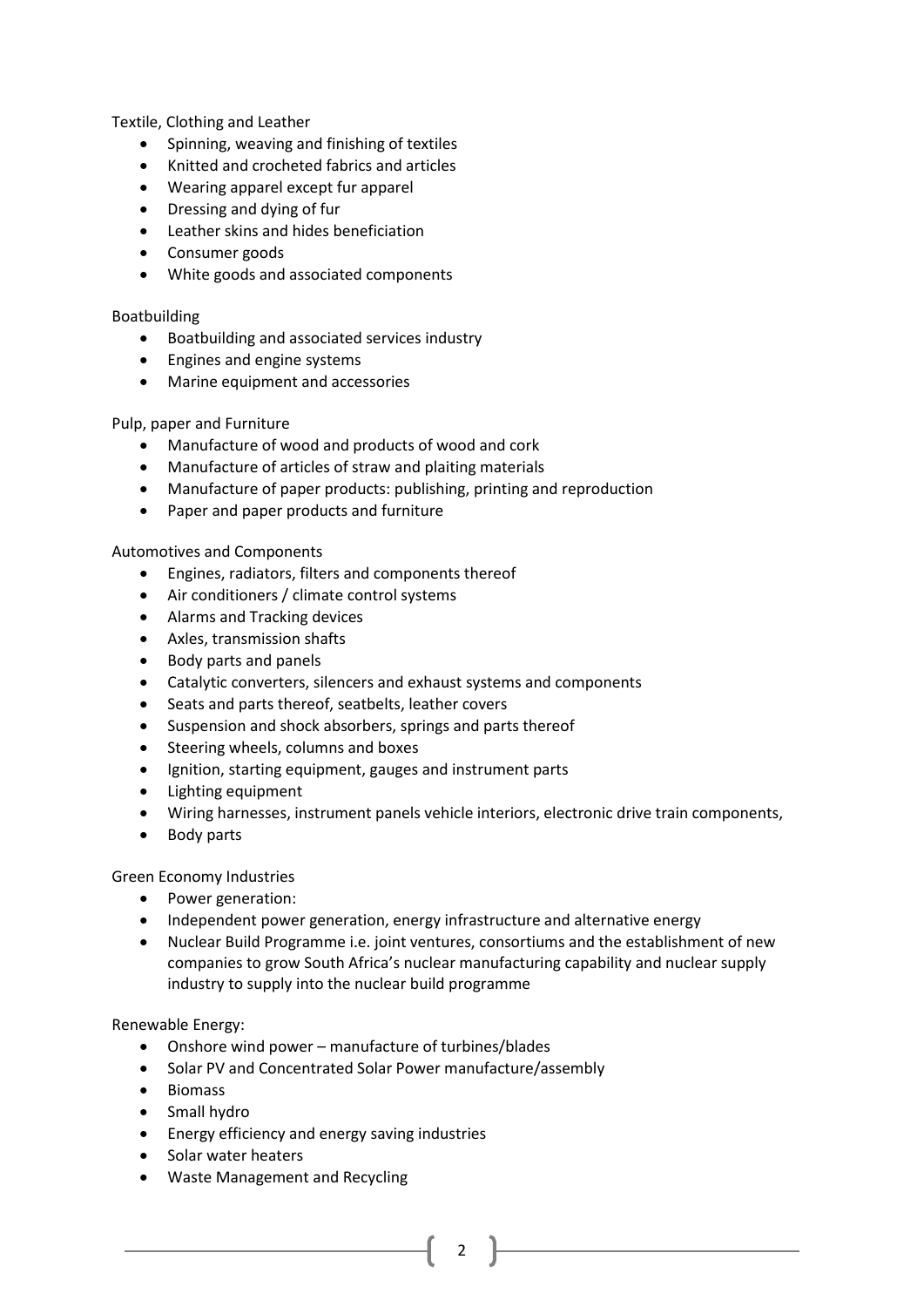Reducing landfill

- Lowering greenhouse gas emis
- sions from landfill sites

Advanced Manufacturing

- Nano-materials
- High performance materials based on natural resources (advanced bio-compositesAdvanced materials, polymers and composites
- Medical devices, diagnostics and composites
- Space e.g. satellite manufacturers etc. and astronomy e.g. SKA, telescopes, dishes etc.
- Composites (intelligent textiles used in medical, building and construction industries)
- Continuous fibre reinforced thermoform composites
- Biochemical and biologics for applications in agriculture, industry and health/medicalsectors
- Electricity demand Site Management Solutions to improve electricity efficiency usage
- Lasers and laser-based additive manufacturing various applications
- Advanced Robotics Mobile Intelligent Autonomous Systems
- Applications in the mining industry, data collection and analysis
- Bio manufacturing Biochemical and biologics for applications in agriculture, industryand health/medical
- Fuel cells and Technology

Tourism infrastructure

- Accommodation hotels, boutique hotels, lodges and resorts
- Urban integrated tourism/ entertainment precincts
- Adventure, eco-, sport-, conference- and cultural tourism
- Infrastructure developments
- Leisure complexes and world class golf courses
- Harbour and waterfront developments
- Trans frontier conservations areas
- Tourism transport aviation, rail, cruise liners etc.
- green building and green technologies for tourism attractions and activity based tourism, museums and heritage

Chemicals, plastic fabrication and pharmaceuticals

- Basic chemicals
- Water treatment chemical products
- Man-made fibres
- Plastic products: polypropylene and polyvinculchloride
- Medical (drips and syringes), manufacture of active pharmaceutical ingredient
- (APIs) for key anti-retrovirals (ARVs)Manufacture of reagents for AIDS/HIV diagnostics
- Production of vaccines and biological medicines

Creative and Design Industry

- Film studios, treaty film co-production ventures, distribution infrastructure
- Servicing of foreign productions
- Production of film and documentaries, commercials, stills photography and Multi-media
- Post-production
- Design
- Jewellery manufacturing and design
- Fashion design

3